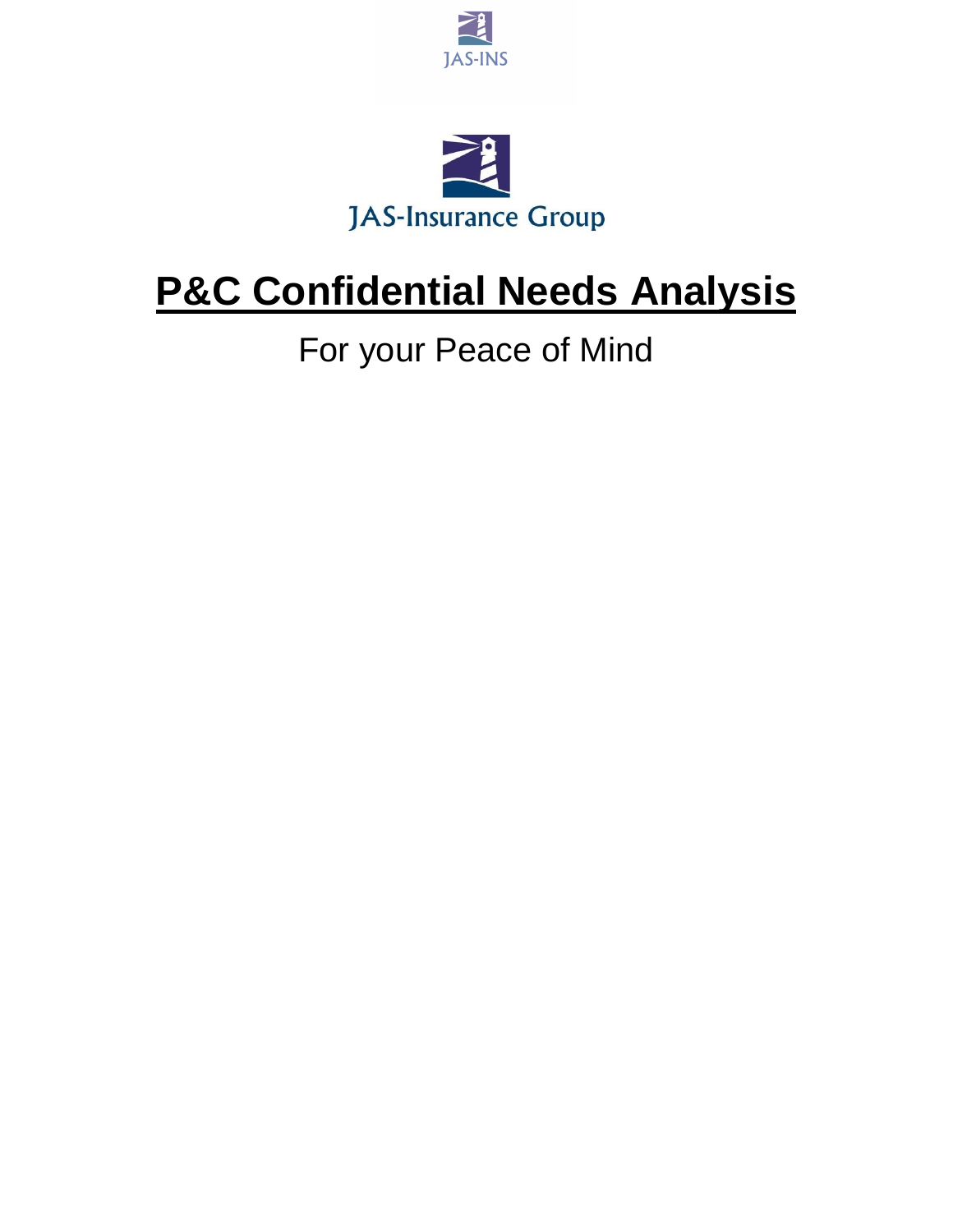

| Date $\_\_\_\_\_\_\_\_\_\_\_\_\_\_$                               |  |
|-------------------------------------------------------------------|--|
|                                                                   |  |
|                                                                   |  |
| Occupation __________________________________                     |  |
|                                                                   |  |
| Business Type ________________________________                    |  |
|                                                                   |  |
|                                                                   |  |
|                                                                   |  |
|                                                                   |  |
| <b>Health Insurance</b>                                           |  |
| Who are your health insurance providers?                          |  |
|                                                                   |  |
|                                                                   |  |
| Do you know What type of plan you have PPO or HMO?                |  |
|                                                                   |  |
| Do you have separate Drug Coverage?                               |  |
|                                                                   |  |
|                                                                   |  |
| If so, who is the carrier?                                        |  |
|                                                                   |  |
| Do you know the premium cost? ______________________              |  |
| Tell me about your health over the past three years               |  |
|                                                                   |  |
| Have you had a conversation concerning the need for LTC? ________ |  |
|                                                                   |  |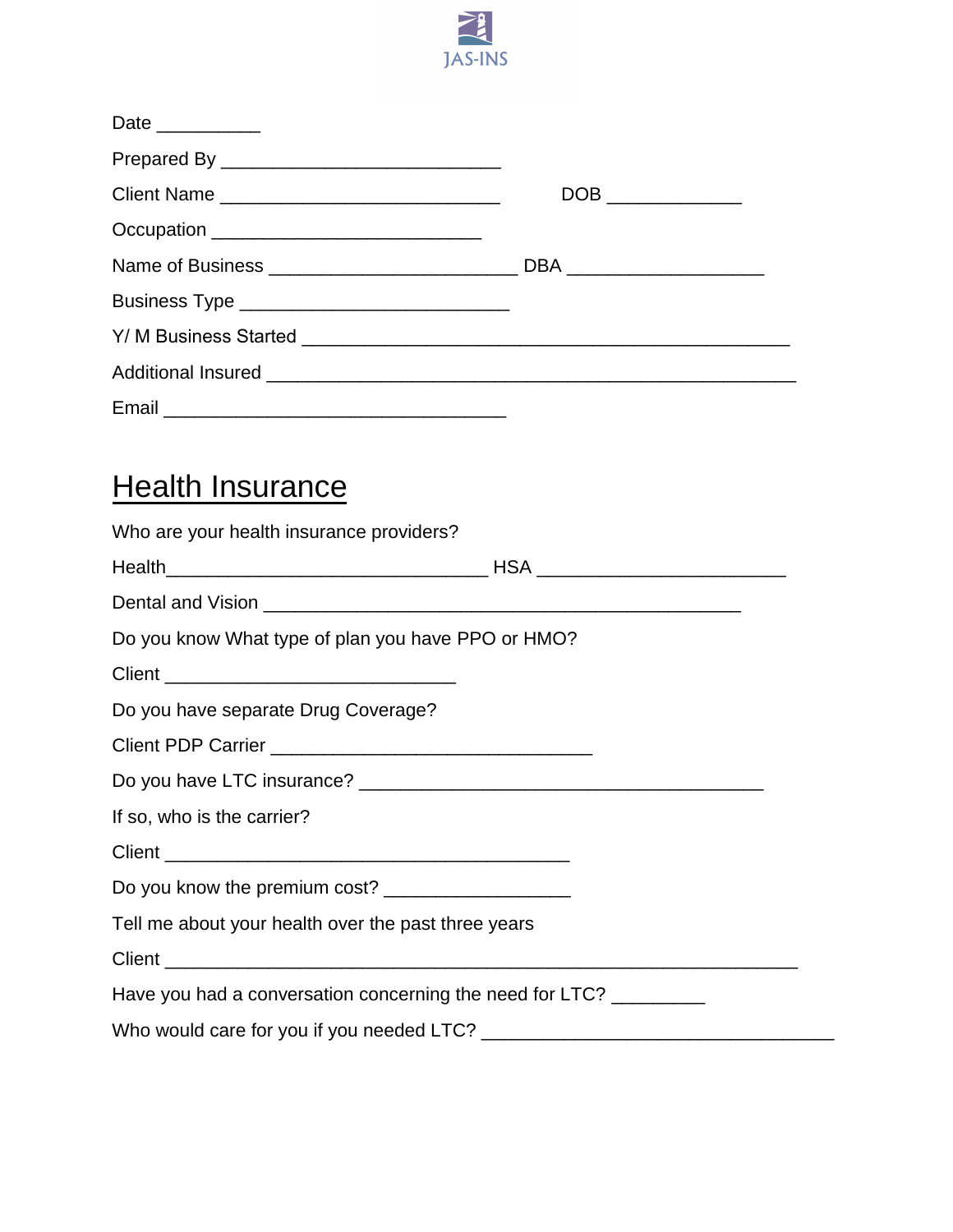

#### **Do you have Life insurance?**

|           | When was the last time you reviewed your policies? _____________________________                                           |  |
|-----------|----------------------------------------------------------------------------------------------------------------------------|--|
|           | <b>Retirement and Savings</b>                                                                                              |  |
|           | What are your sources of income?                                                                                           |  |
|           | What are your concerns with your investments and expenses?                                                                 |  |
|           | What is your risk tolerance?                                                                                               |  |
|           | What are your retirement goals?<br>,我们也不能在这里的时候,我们也不能在这里的时候,我们也不能会在这里的时候,我们也不能会在这里的时候,我们也不能会在这里的时候,我们也不能会在这里的时候,我们也        |  |
|           |                                                                                                                            |  |
|           |                                                                                                                            |  |
|           | <b>Personal P&amp;C Coverage</b>                                                                                           |  |
|           |                                                                                                                            |  |
| Quote Yes | <u>in the second community of the second community of the second community of the second community of the second</u><br>No |  |
|           |                                                                                                                            |  |
|           | Quote Yes $\boxed{\_\}$ No $\boxed{\_\}$                                                                                   |  |
|           |                                                                                                                            |  |
|           | Quote Yes $\boxed{\_\}$ No $\boxed{\_\}$                                                                                   |  |
|           |                                                                                                                            |  |
|           |                                                                                                                            |  |
| Quote Yes | No                                                                                                                         |  |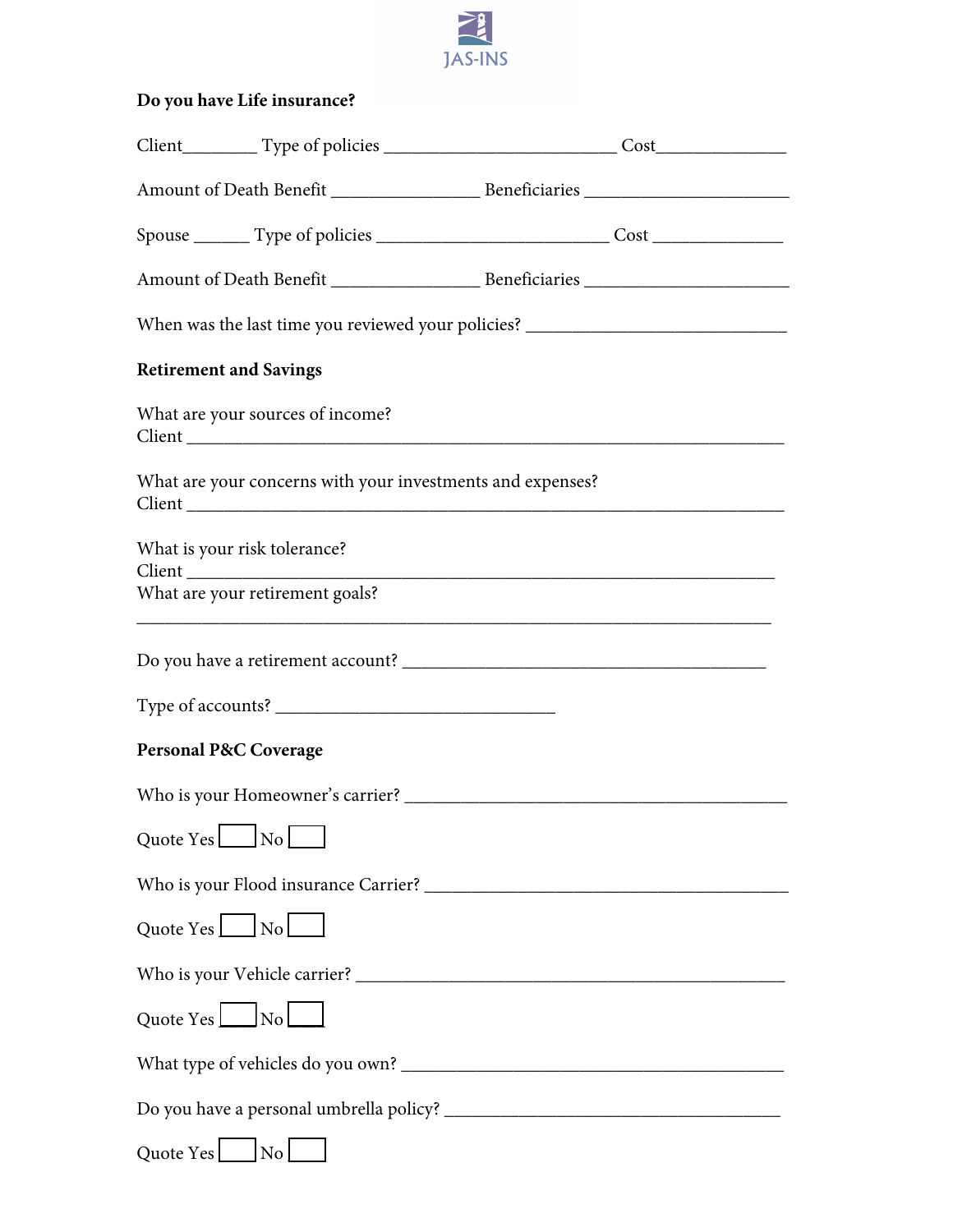

#### Business P&C Coverage

What type of coverage do you need for your Business?

| <b>Commercial Auto</b>      |
|-----------------------------|
| Commercial property         |
| Business owner's policy     |
| <b>Business flood</b>       |
| General Liability           |
| Professional Liability      |
| Cyber Liability $\lfloor$   |
| Contractor's Equipment      |
| Management Liability        |
| <b>Workers Compensation</b> |
| Hospitality and Liquor      |
| Non-profits                 |
| <b>Special Events</b>       |
| Other                       |

## Business Information

| Number of employees full time |
|-------------------------------|
|                               |
|                               |
|                               |
|                               |
|                               |
|                               |
|                               |
|                               |